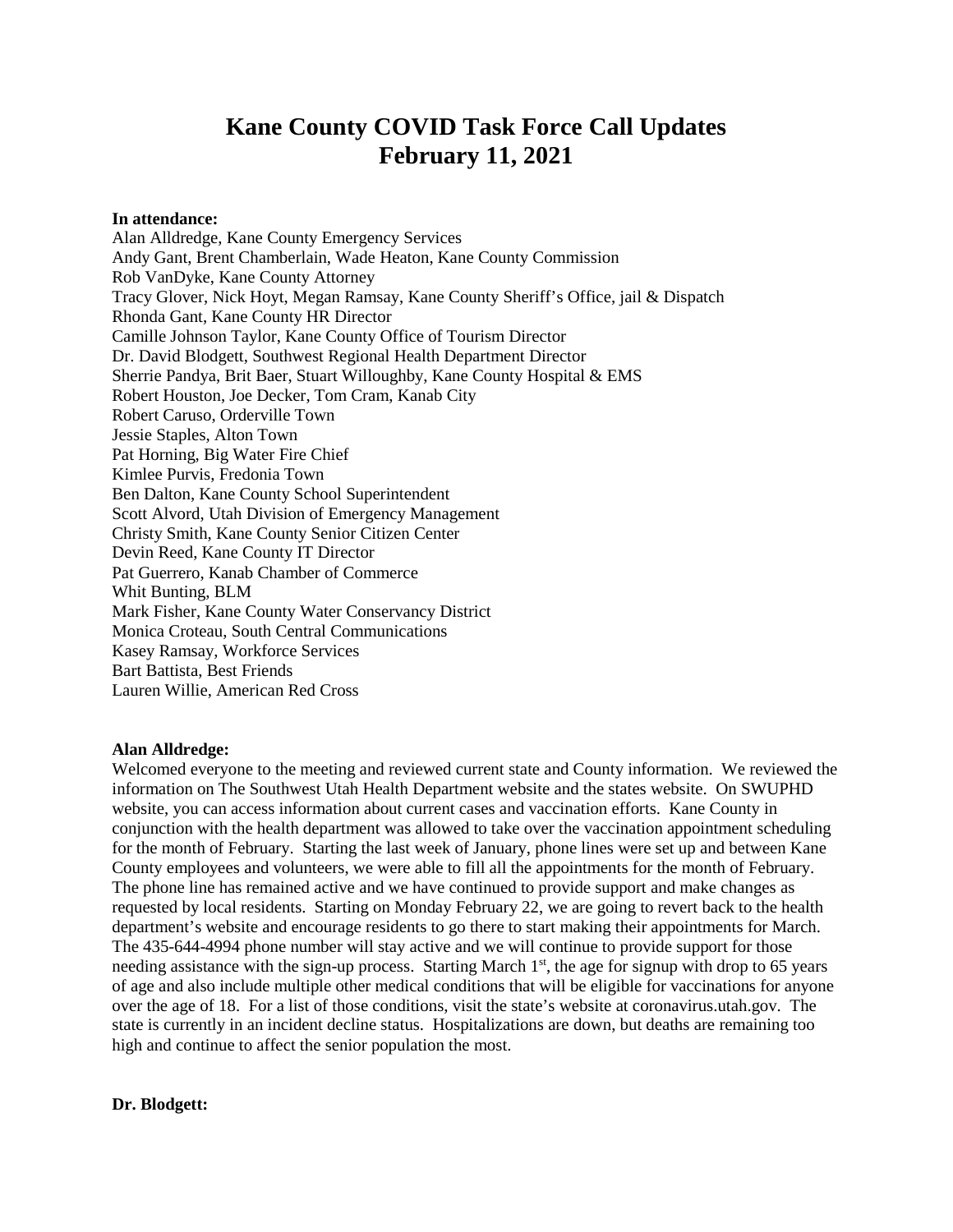Johnson and Johnson has applied for their "Emergency Use Authorization" from the FDA and we expect their doses to start being delivered in the first part of March. The health department will continue to receive the Moderna Vaccine through February in similar amounts to what they are now receiving. They are currently receiving about 2500 doses per week for the five counties in our region that then must be divided out based on population. Kane County has been receiving 100 doses a week for first shots and an increasing number each week for second shots. The J&J vaccine will start being delivered to pharmacies, hospitals, and clinics in early March. The exciting part of the J&J vaccine is that it is a one-shot dose. We are at about 8-9% of the population that has been vaccinated. If you have had COVID wait for 90 days to get a vaccination.

# **Sheriff Glover:**

Kane County Correctional Facility has seen a few positive cases in the last couple of weeks. The staff has worked hard to keep COVID out of the facility for over a year but now have some cases. They continue to be diligent and are hopeful the virus has been isolated to only a couple of sections and will continue to care for those involved and fight to keep the spread down. So far, all cases have been mild, and the inmates are recovering fine.

#### **Rob VanDyke:**

Regulations are still the same as they have been. There are the school rules, Labor Commission rules requiring employees to wear masks and the public health order dealing with signage, mask, social distancing, and public events.

### **County Commissioners, Mayors and City Officials:**

All are doing their best to keep their cities operational and employees safe. Commissioners expressed gratitude for the efforts of the Sheriff's Office and Health Department for taking over the vaccination sign-up process for the month of February.

#### **Sherrie Pandya:**

Testing requests have dropped to about half of what they were doing at the first of the year. They are still performing several tests a day and dealing with COVID cases as well as the usual non-COVID hospitalizations.

#### **Ben Dalton:**

Schools are open and buses are running. Extracurricular activities are limited to 4 tickets per participant or up to 25% capacity. Athletic testing will most likely continue through the rest of the school year. Testing is available for any student or staff who would like to be tested.

#### **Whit Bunting:**

Federal buildings are being run at 25% capacity. Employees are being asked to rotate schedules and work from home.

#### **Camille Taylor:**

Balloon festival is scheduled for February 19,20,21. Some of the events that normally would have been indoors with groups have been changed or cancelled to maintain the safety of the pilots and sponsors. The street fair will take place on Friday and Saturday. There will still be bands performing Friday & Saturday as well. They are working with the health department to update the "Above and Beyond" program to help maintain the safety of county residents and visitors.

**Rhonda Gant:**